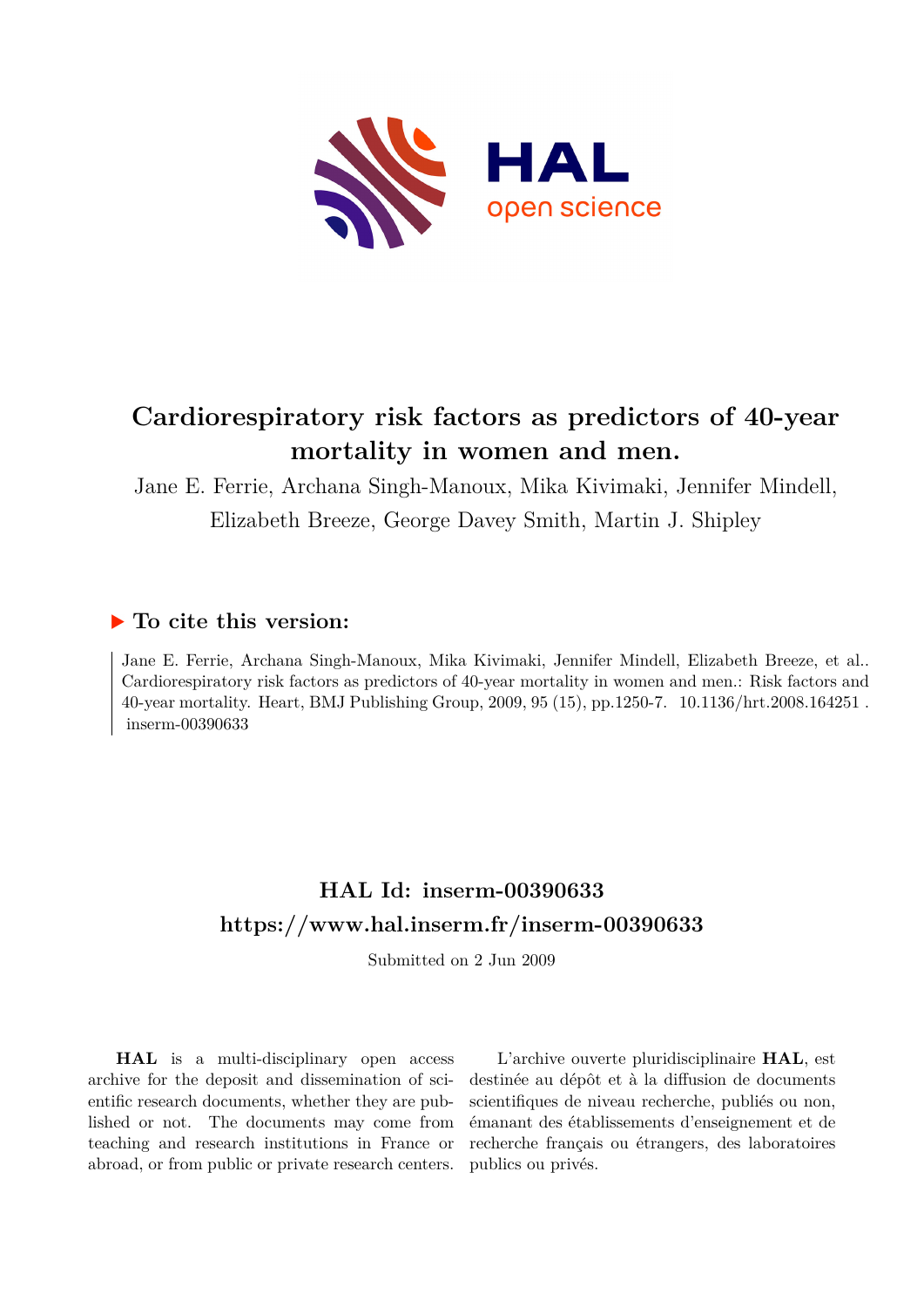# *Cardiorespiratory risk factors as predictors of 40-year mortality in women and men*

Ferrie Jane E. 1 \*, Singh-Manoux Archana 12, Kivimaki Mika 1, Mindell Jennifer 1, Breeze Elizabeth 1, Davey Smith George 3, **Shipley Martin J.** <sup>1</sup>

*Department of Epidemiology and Public Health 1 University College of London, London WC1E 6B,GB*

<sup>2</sup> Santé publique et épidémiologie des déterminants professionnels et sociaux de la santé INSERM : U687, IFR69, Université Paris Sud -*Paris XI, Universit*é *de Versailles-Saint Quentin en Yvelines, H*ô*pital Paul Brousse 16, av Paul Vaillant Couturier 94807 VILLEJUIF,FR*

*Department of Social Medicine 3 University of Bristol, GB*

\* Correspondence should be adressed to: Jane Ferrie <j.ferrie@ucl.ac.uk>

## **Abstract Objective**

**Most historical studies of cardiorespiratory risk factors as predictors of mortality have been based on men. This study examines whether they predict mortality over long periods in women and men.**

**Design**

**Prospective cohort study.**

**Setting**

**Participants were employees of the General Post Office.**

**Methods**

**Risk factor data were collected via clinical examination and questionnaire, 1966**–**67. Associations between cardiorespiratory risk factors and 40-year mortality were determined for 644 women and 1272 men aged 35**–**70 at examination.**

**Main outcome measures**

**All-cause, cardiovascular (CVD), cancer, and respiratory mortality.**

**Results**

**Associations between systolic blood pressure and all-cause and stroke mortality were equally strong for women and men, hazard ratio (95**% **confidence interval): 1.25 (1.1**–**1.4) and 1.18 (1.1**–**1.3); and 2.17 (1.7**–**2.8) and 1.69 (1.4**–**2.1) respectively. Cholesterol was higher in women and was associated with all-cause 1.22 (1.1**–**1.4) and CVD 1.39 (1.2**–**1.7) mortality, while associations between 2-hour glucose and all-cause 1.15 (1.1**–**1.2), coronary heart disease (CHD) 1.25 (1.1**–**1.4) and respiratory mortality 1.21 (1.0**–**1.5) were observed in men. Obesity was associated with stroke in women 2.42 (1.12**–**5.24) and CHD in men 1.59 (1.02**–**2.49), while ECG ischaemia was associated with CVD in both sexes. The strongest, most consistent predictor of mortality was smoking in women and poor lung function in men. However, evidence of sex differences in associations between the cardiorespiratory risk factors measured and mortality was sparse.**

## **Conclusions**

**Data from a 40-year follow-up period show remarkably persistent associations between risk factors and cardiorespiratory and all-cause mortality in women and men.**

**MESH Keywords** Adult ; Aged ; Blood Pressure ; physiology ; Body Mass Index ; Cause of Death ; Cohort Studies ; Female ; Heart Diseases ; mortality ; physiopathology ; Humans ; Male ; Middle Aged ; Respiratory Function Tests ; Respiratory Tract Diseases ; mortality ; physiopathology ; Risk Factors ; Smoking ; mortality ; physiopathology

**Author Keywords** cardiorespiratory mortality ; risk factors ; 40-year mortality ; 1960s

Almost all of the early studies identifying risk factors for all-cause and cardiorespiratory mortality included only middle-aged men.1–6 The few early studies that included women tend to be limited to US cohorts, such as Framingham and the Chicago Heart Association Detection Project in Industry.7–9 One notable exception based in the UK is the Renfrew and Paisley study in which over 15,000 women and men from the general population of a deprived area of west-central Scotland were screened between 1972 and 1976.10 Recent papers from the Renfrew and Paisley study have reported persistent associations between risk factors and all-cause and cardiorespiratory deaths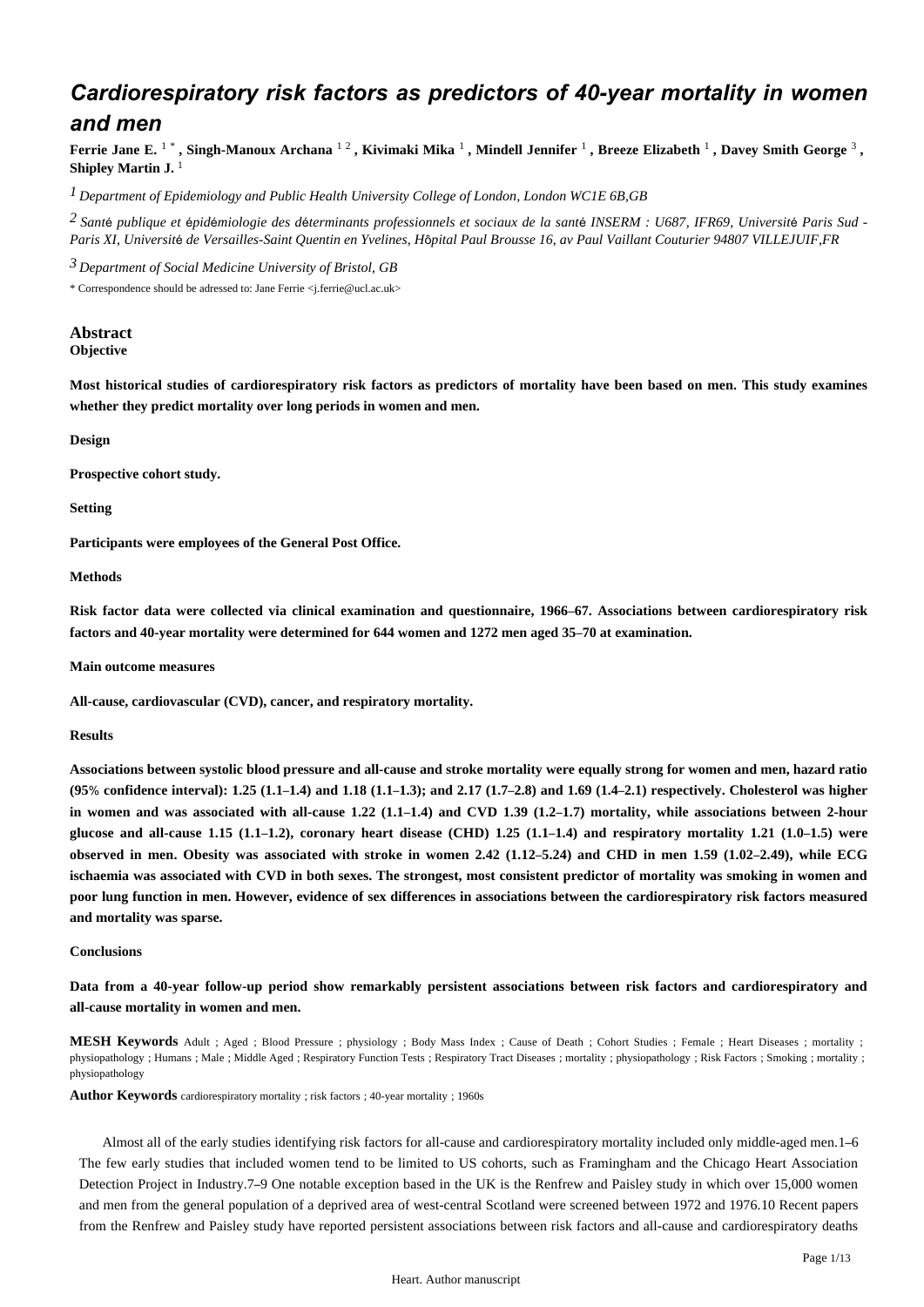up to 25 years.11–16 However, there appear to be no UK cohorts currently with data to examine longer-term mortality follow-up in both sexes.

The purpose of the present analysis is to describe long-term all-cause and cause-specific mortality in an historical UK cohort, the General Post Office (GPO) study, and to determine associations between cardiorespiratory risk factors measured at baseline and mortality outcomes over a period of 40-years in women and men.

# **METHODS**

## **Study population**

The GPO study was designed as a pilot for the first Whitehall study (1968–70) of 19,000 men, all white-collar civil servants.1;17 However, observations from the GPO study were not published until 2006.18 During the 1960s the GPO was a Civil Service department. It had a monopoly of all mail, telegraph and telecommunications services in the UK and was one of the largest employers in the country.19 The target population for the GPO study was women and men aged 15–73 employed by the telecommunications arm of the GPO in central London in late 1966. Of the 4,230 invited, 3,345 women and men completed a short questionnaire and participated in a clinical examination, a response rate of 79%. Clinical examinations took place during working hours between October 1966 and April 1967 and covered both day and night shifts. Participants aged 15–34 and those over 70 (n=1429) were excluded from the current analyses, which were restricted to the 644 women and 1272 men aged 35 to 70. One reason for this restriction is that cholesterol, lung function and ECGs were measured only in those aged 35 and over, the other was to increase the homogeneity of the sample and thereby render safer the assumption that risk factors were stable and acted uniformly over the age range analyzed.

## **Measurements**

Age was determined from the participant's date of birth and date of examination. Questions on smoking covered current tobacco use and smoking history. Measures taken during the clinical examination used standard protocols for the study period.1 A single reading of blood pressure was measured on the left arm with the participant seated. Systolic blood pressure was recorded at the first appearance of the Korotkoff sounds and diastolic at both muffling (phase 4) and disappearance of the Korotkoff sounds (phase 5). Phase 4 readings were used in the analyses. To reduce observer bias and variation, observers were specially trained20 and used the London School of Hygiene sphygmomanometer.21

After an overnight fast, two samples of capillary blood were taken from the participant's ear lobe, two hours after a glucose preparation equivalent to 50g anhydrous dextrose. Blood glucose (2-hour glucose) was estimated by the ferricyanide reduction micromethod on an autoanalyser (Technicon method N-9a). Total plasma cholesterol concentration was estimated using the standard Technicon method N24a.1

Height was measured to the nearest  $\frac{1}{4}$  inch (6.3mm) below and weight was recorded to the nearest  $\frac{1}{2}$  pound (227g) below.22 Weight in kilograms and height in meters were used to calculate body mass index (BMI) as weight/height2. BMI was categorised to include the World Health Organisation cut-points for overweight (BMI=25–29.9 kg/m<sup>2</sup>) and obesity (BMI  $\geq$  30 kg/m<sup>2</sup>) as well as categories for underweight ≤ 18.5 kg/m<sup>2</sup> and normal weight 18.5–24.9 kg/m<sup>2</sup>. Lung function was assessed as forced expiratory volume in 1 second (FEV  $_1$ ). The mean of three satisfactory measurements was used for analysis. FEV<sub>1</sub> is presented in liters. Electrocardiograms (ECG) were restricted to participants over 35 years and taken using limb leads only with a Mingograph 31B. Five technically adequate complexes were recorded for each of the six limb leads.1 Each ECG was interpreted independently by two trained coders, and an arbitrated ruling was given in cases of disagreement.22 The Minnesota code system was used throughout.23 ECGs with Q/QS items (codes 1.1–3), ST/T items (codes 4.1–4 or 5.1–3) or left bundle branch block (code 7.1) present were combined to form the category ECG ischaemia. Further details of the study population, definitions and measurement techniques used for screening have been described previously.18

## **Mortality**

Participants were traced for mortality through the National Health Services (NHS) Central Registry using the NHS identification number assigned to each British citizen. Mortality follow-up was available on 1819 participants (95%) for a minimum of 40 years to the 31 st December 2007. As the deaths occurred over a long period, certificates were originally coded using the International Classification of Disease (ICD)  $8<sup>th</sup>$ ,  $9<sup>th</sup>$  and  $10<sup>th</sup>$  revisions. For comparability, all certificates were manually recoded to ICD-9. Deaths were categorized as; cardiovascular disease (CVD) ICD-9 codes 390–459, coronary heart disease (CHD) ICD-9 codes 410–414, stroke ICD-9 codes 430–438, respiratory disease ICD-9 codes 460–519, and trachea, bronchus or lung cancer ICD-9 code 162; referred to as 'lung cancer'.

#### **Statistical analysis**

Participants who had missing values for the risk factors of interest - systolic blood pressure (0.2% both sexes), diastolic blood pressure (0.3% women; 0.4% men), cholesterol (14.1% women; 26.9% men), glucose (3.4% women; 3.1% men), BMI (0% women; 0.1% men) FEV  $_1$  (1.6% women; 3.7% men) and ECG (9.3% women; 9.7% men) were excluded from the analyses for that risk factor.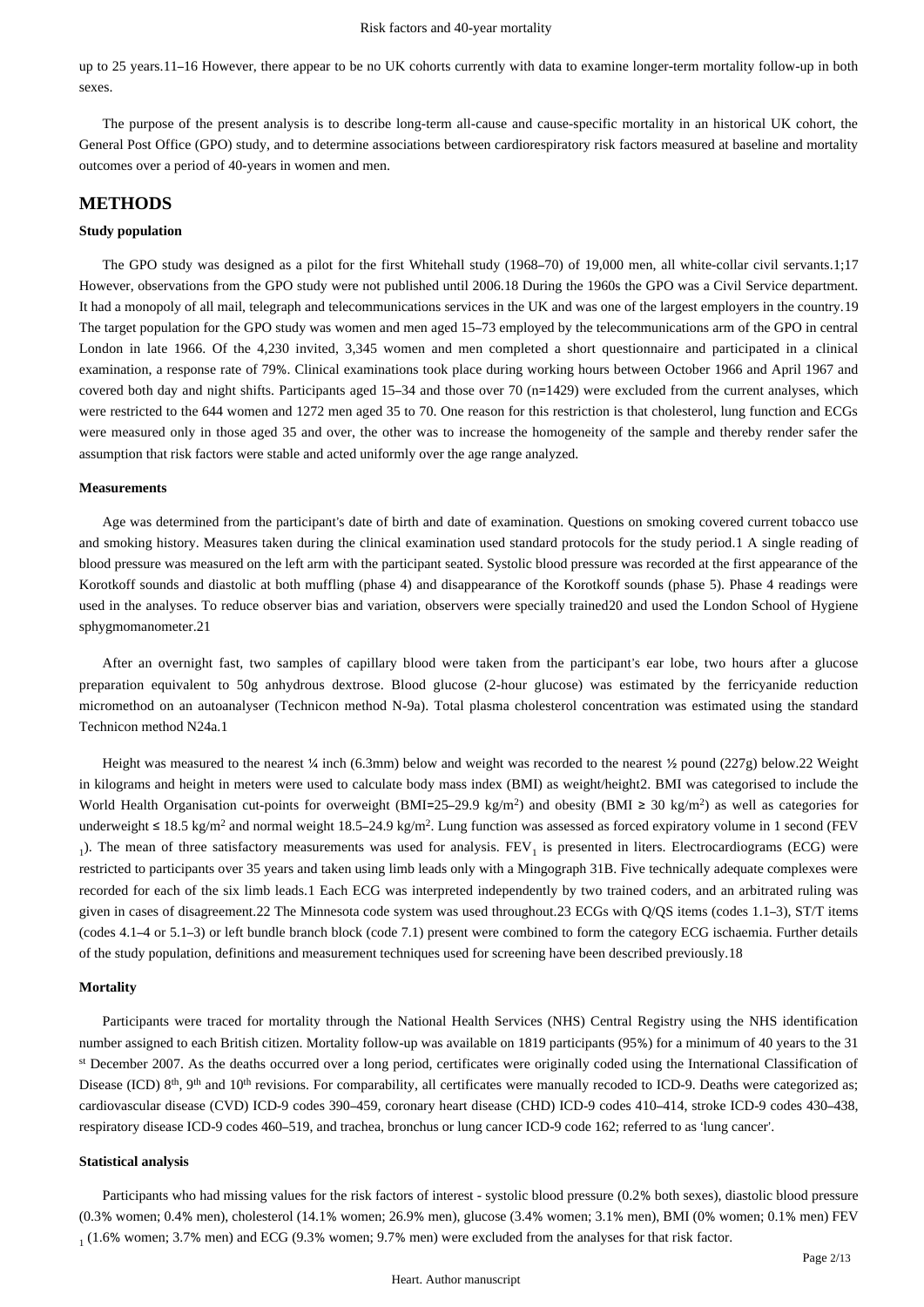Cox proportional hazard models with follow-up period as the time scale were used to examine associations between the cardiorespiratory risk factors and subsequent mortality. Initial analyses used risk factor categories based on sex-specific tertiles of systolic and diastolic blood pressure, cholesterol and  $FEV_{1}$  and four categories of BMI;  $\leq 18.5$  kg/m<sup>2</sup>, 18.5–24.9 kg/m<sup>2</sup>, 25–29.9 kg/m<sup>2</sup> and  $\geq 30$  $kg/m<sup>2</sup>$ . In addition, restricted cubic splines with various degrees of smoothing were used to examine the form of the relationship between total mortality and cholesterol in women and men separately. 24 Known diabetics (n=16) and participants with glucose values  $\ge 11.1$ mmol/L (n=4) were excluded from the glucose-mortality analyses. Although 2-hour glucose measures were within a few minutes of 2 hours, they were adjusted, by regression, to their exact 2-hour value. Since these initial analyses showed no evidence of any departure from linearity except for BMI, the effects of the risk factors on mortality have been analyzed using a linear term and summarized as the standardized hazard ratios (HR) and 95% confidence intervals (95% CI) associated with a one standard deviation (SD) increase in each risk factor in women and men separately. Tests for sex differences in the effect of each risk factor on mortality were obtained by fitting an interaction term. Smokers were divided into never smokers, ex-smokers, pipe/cigar smokers (men only), and current cigarette smokers. As the proportions of participants with ischaemia indentified by ECG were very low only associations with all-cause, CVD and CHD mortality were examined.

To examine associations with premature mortality the analyses were re-run using only deaths before the age of 65. Although the study is rather underpowered in this respect all-cause mortality and cancer for both sexes and CVD and CHD in men could be included. Forty two of the 348 (12%) deaths in women occurred before the age of 65 and 149 (17%) of the 871 deaths in men. Of these, 22 deaths were due to cancer in women and 79, 26 and 38 deaths due to CVD, CHD and cancer respectively in men.

In analyses comparing the distribution of risk factors by sex, smoking prevalence was age-standardized using the total analytic sample as the standard. For continuous variables, least squares means were used to present age-adjusted means with sex differences tested using analysis of covariance. Baseline risk factor levels (1966–67) were compared with those for a nationally representative survey, the Health Survey for England (HSE) 2006. Data for women and men aged 35–70 who were in employment were analyzed. Details of the survey methods for the HSE are reported elsewhere.25 All analyses were performed using SAS version 6.12 for Windows (SAS Institute Inc., 1990).

# **RESULTS**

## **Population characteristics**

Table 1 describes the distribution of cardiorespiratory factors for women and men. Women had lower blood pressure and 2-hour glucose levels than men, but higher cholesterol. Although  $FEV<sub>1</sub>$  was lower in women they were more likely to be never smokers. By the  $31<sup>st</sup>$  December 2007, 348 (58%) women and 871 (72%) men aged 35–70 at study entry had died. These 1219 deaths represented 87.5% of deaths in the whole cohort over the 40-year follow-up period. CVD, CHD and respiratory disease accounted for 44%, 22% and 13% of the deaths in women and 50%, 32% and 9% in men.

## **Blood pressure and blood metabolites**

In general, absolute death rates at every level of cardiorespiratory risk were lower in women than in men. For example, women in the upper third of the blood pressure distribution had a lower death rate than men in the lower third (data not shown). Nonetheless, there was little evidence that associations between the major cardiorespiratory risk factors and mortality were different between the sexes. Interactions with sex were observed only for the associations between cholesterol and all-cause mortality (p<0.01), cholesterol and CVD mortality ( $p=0.05$ ), and smoking and CVD mortality ( $p=0.05$ ) – Tables 2 and 4.

Although systolic blood pressure was lower in women than men associations with all-cause, CVD and stroke mortality were equally strong. However, the association between systolic blood pressure and CHD mortality observed in men was not evident in women - Table 2 . Findings for diastolic blood pressure (web-based Table 2a) were similar to those for systolic pressure. Use of hypertensive medication was reported by 0.9% of women and 1.3% of men. Removal of these participants produced findings almost identical to those reported. The association between total mortality and cholesterol showed little evidence of non-linearity in either women (p>0.39) or men (p>0.10). There was good evidence that cholesterol, which was higher in women, was associated with all-cause, CVD, CHD, and stroke mortality, but little evidence of associations in men. Conversely, there was no strong evidence of associations between 2-hr glucose and mortality in women, but evidence of associations with all-cause, CVD, CHD and respiratory mortality in men.

## **BMI and lung function**

There was good evidence of an association between obesity and all-cause mortality in women. Higher risk of mortality in the underweight as well as the obese in both sexes provided evidence indicative of a U-shaped association between BMI and mortality. In women, obesity was associated with CVD mortality, stroke in particular, while in men it was associated with CHD. Hazard ratios for cancer and respiratory mortality were high among the underweight of both sexes with strong evidence of an association in men – Table 3.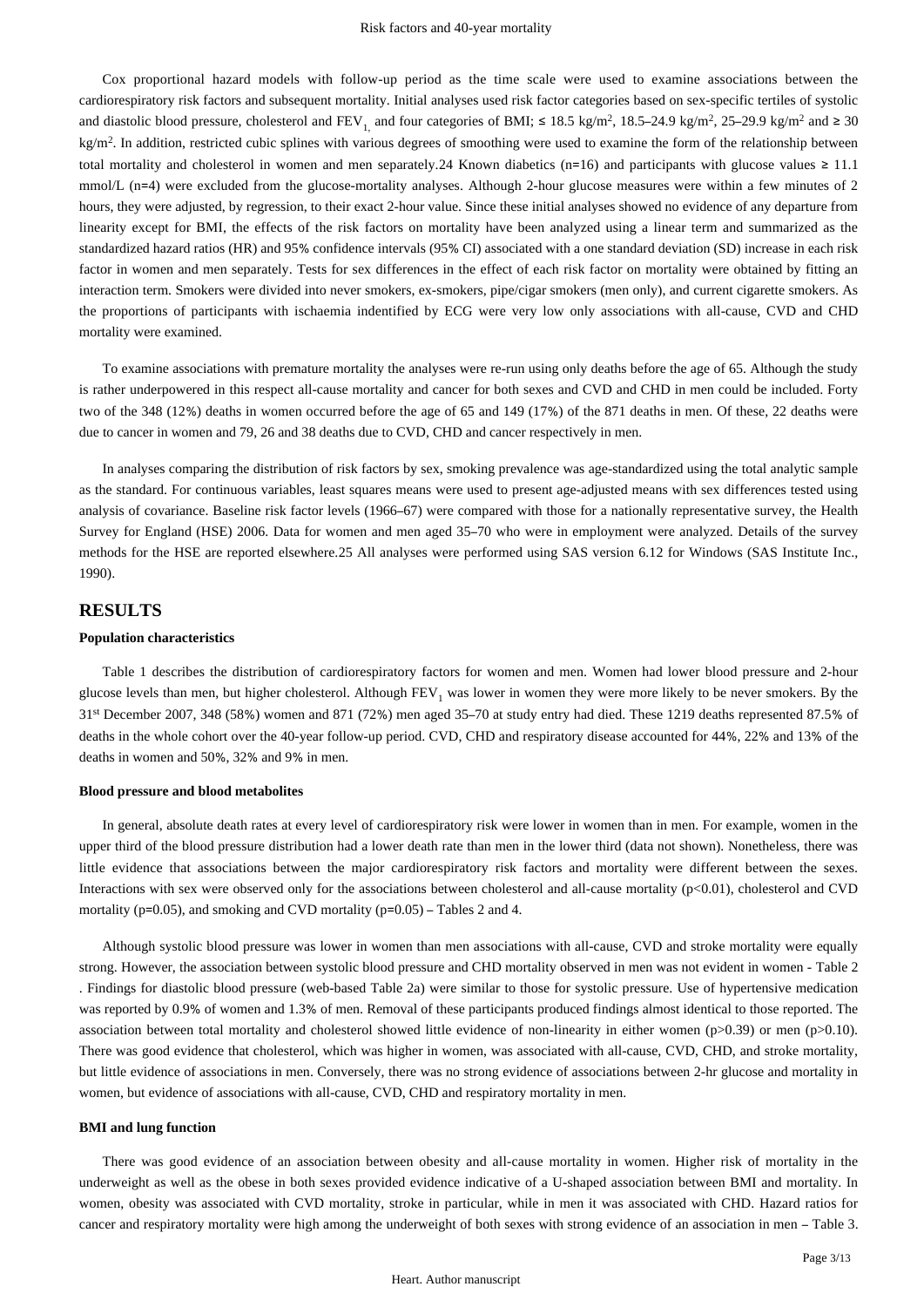In contrast to most other risk factors, higher rather than lower values of  $FEV<sub>1</sub>$  are protective of health  $-$  Table 4. Thus a one SD increase in  $FEV<sub>1</sub>$  was associated with a lower risk of all-cause and respiratory mortality in both sexes, and CVD, CHD and lung-cancer mortality in men. A comparison with never smokers provided strong evidence for an association between current smoking and all-cause and respiratory mortality in both sexes; CVD and CHD mortality in women, and lung cancer in men.

## **Smoking**

In general, associations between smoking and mortality were stronger in women than men, but there were insufficient lung cancer deaths in women to provide firm evidence of an association – Table 4. As there were no lung cancer deaths among never smokers, analyses of lung cancer mortality compared ex-smokers and current smokers. Additional analyses that compared ex-smokers with never smokers provided strong evidence of associations with CVD and stroke mortality in women HR (95% CI); CVD 1.83 (1.14–2.84), stroke 1.72 (0.81 –3.65). However, the risk of respiratory mortality among women ex-smokers was closer to that for never smokers HR (95% CI); 0.74 (0.27 –2.16). In general, the mortality risk in men ex-smokers was close to that for never smokers for all causes of death.

## **ECG ischaemia**

There was an association between ECG ischaemia and all-cause mortality in men, but the study was underpowered to detect an association in women although findings were indicative. Strong associations were observed between ECG ischaemia and CVD and CHD mortality in both sexes.

## **Time dependence of the associations**

The effects of blood pressure decreased over time for all-cause mortality in women (systolic p=0.05, diastolic p=0.03) and CVD (systolic p=0.02) and CHD mortality (systolic p=0.06) in men. Similarly, decreases over time were observed for the effect of underweight on all-cause (p=0.007) and cancer (p=0.04) mortality in women. The strong negative association between FEV and respiratory mortality (p =0.001) in men also decreased over time.

### **Premature mortality**

The associations between blood pressure, cholesterol, BMI and  $FEV<sub>1</sub>$  and all-cause and cause-specific mortality before the age of 65 were similar to those observed for all mortality at any age. The associations between cholesterol and all-cause mortality in women, cholesterol and cancer mortality, and FEV1 and CHD mortality in men were weaker for premature mortality. Associations between smoking and premature death from any cause were stronger, although, as for the other risk factors, small numbers widened the confidence intervals and reduced the p-values (data available on request).

# **DISCUSSION**

As in most industrialized countries, the main cause of death among participants in the GPO study over the past 40 years has been cardiovascular disease, which accounted for 44% of deaths in women and 50% in men. Overall, associations between the cardiorespiratory risk factors examined and mortality were similar in women and men and evidence of differences by sex was sparse. Smoking was the strongest and most consistent predictor of mortality in women, while lung function was the most consistent predictor in men. These findings from the GPO study add to the existing literature by showing that the major cardiorespiratory risk factors remain strong predictors of mortality over 40 years and that associations are similar in both sexes.

#### **Comparison with findings from contemporary cohorts**

Part of the interest in historical cohorts is that they document changes in risk factors levels over time. We compared the distribution of cardiorespiratory risk factors in the GPO cohort with those for the general working population of England aged 35 – 70 in 2006, 40 years later – Box 1.25 Blood pressure was higher among women and men in the GPO cohort compared with workers of the same age 40 years later, but cholesterol levels were lower and BMI markedly lower. Changes in methods of measuring blood pressure and cholesterol over 40 years will mean the two groups are not strictly comparable with regard to these measures, a problem inherent in all comparisons over time. However, the differences observed in blood pressure are substantial and reflect earlier work indicating declining secular trends in blood pressure.26 Differences observed in BMI will be relatively unaffected by change in methods of measurement over the period. Smoking prevalence was much higher in the GPO study than in 2006 and figures for the two periods illustrate the observation that smoking rates have declined rapidly in men since 1970.

Box 1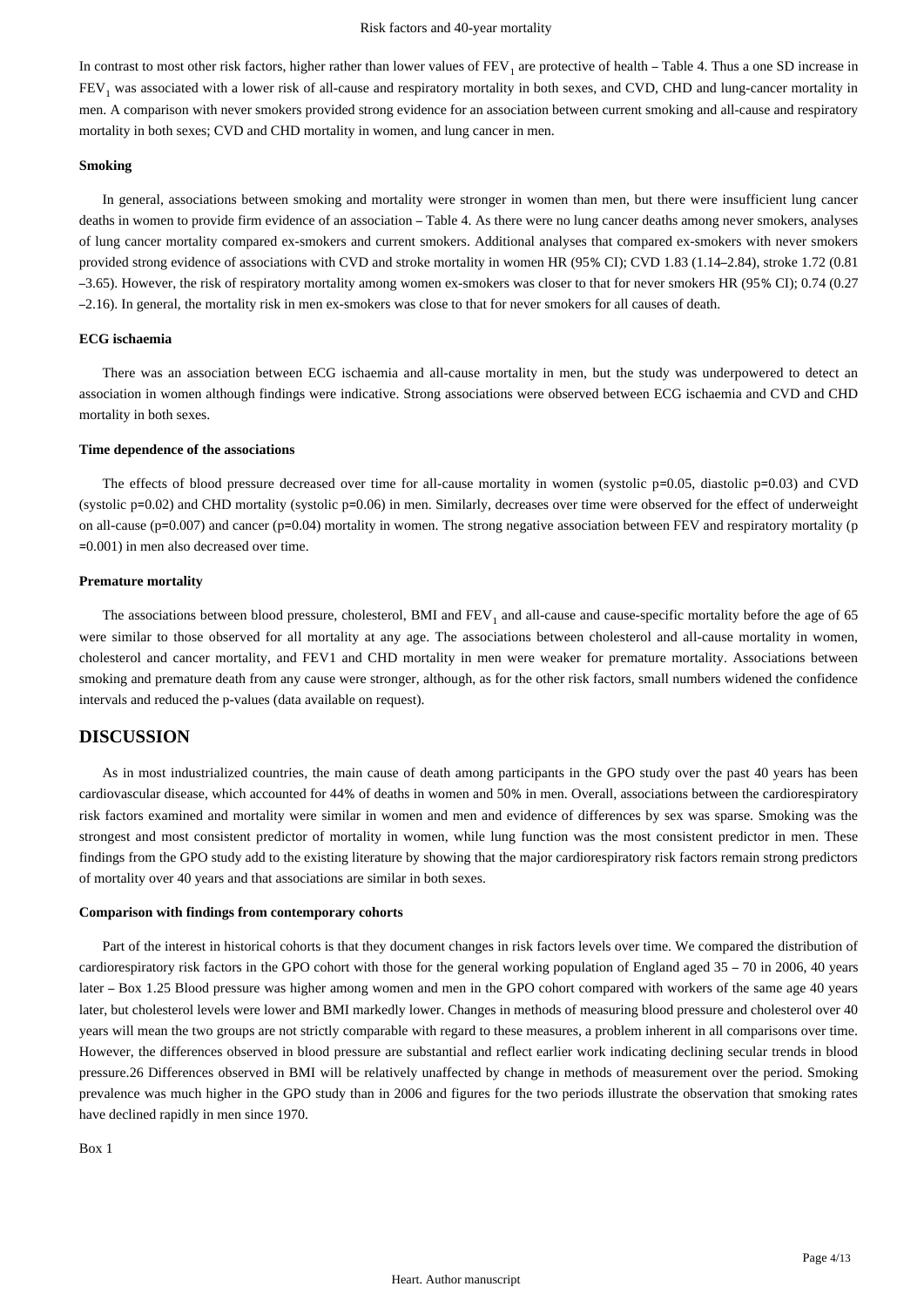|  |  |  | Comparison of cardiorespiratory risk factors among employed women and men aged 35-70 among GPO participants at baseline and in the general population in England in 2006 |
|--|--|--|--------------------------------------------------------------------------------------------------------------------------------------------------------------------------|
|  |  |  |                                                                                                                                                                          |
|  |  |  |                                                                                                                                                                          |
|  |  |  |                                                                                                                                                                          |

| Cardiorespiratory risk factor                                                                                                                                                                                                                                                                                                      |                 | Women<br>Men    |                 |                 |
|------------------------------------------------------------------------------------------------------------------------------------------------------------------------------------------------------------------------------------------------------------------------------------------------------------------------------------|-----------------|-----------------|-----------------|-----------------|
|                                                                                                                                                                                                                                                                                                                                    | <b>GPO 1966</b> | <b>HSE 2006</b> | <b>GPO 1966</b> | <b>HSE 2006</b> |
|                                                                                                                                                                                                                                                                                                                                    | <b>Mean</b>     | Mean            | Mean            | Mean            |
| Systolic blood pressure (mmHg)                                                                                                                                                                                                                                                                                                     | 125.7           | 122.5           | 134.6           | 130.6           |
| Diastolic blood pressure (mmHg)                                                                                                                                                                                                                                                                                                    | 81.6            | 74.5            | 84.3            | 77.0            |
| Total cholesterol (mmol/L)                                                                                                                                                                                                                                                                                                         | 5.19            | 5.57            | 5.06            | 5.65            |
| Body Mass Index $(kg/m2)$                                                                                                                                                                                                                                                                                                          | 24.9            | 27.1            | 25.0            | 28.0            |
|                                                                                                                                                                                                                                                                                                                                    | Percent         | Percent         | Percent         | Percent         |
| Cigarette smoking status:                                                                                                                                                                                                                                                                                                          |                 |                 |                 |                 |
| Never cigarette smoker                                                                                                                                                                                                                                                                                                             | 35.6            | 49.8            | 14.0            | 45.9            |
| Ex-cigarette smoker (includes both occasional and regular past use)                                                                                                                                                                                                                                                                | 13.4            | 29.2            | 18.7            | 32.7            |
| Current cigarette smoker                                                                                                                                                                                                                                                                                                           | 51.1            | 21.0            | 58.0            | 21.4            |
| $\mathbf{1}$ $\mathbf{c}$ $\mathbf{v}$ $\mathbf{1}$ $\mathbf{d}$ $\mathbf{c}$ $\mathbf{r}$ $\mathbf{1}$ $\mathbf{1}$ $\mathbf{u}$ $\mathbf{r}$ $\mathbf{r}$ $\mathbf{r}$ $\mathbf{r}$ $\mathbf{r}$ $\mathbf{r}$ $\mathbf{r}$ $\mathbf{r}$ $\mathbf{r}$ $\mathbf{r}$ $\mathbf{r}$ $\mathbf{r}$ $\mathbf{r}$ $\mathbf{r}$ $\mathbf{$ |                 |                 |                 |                 |

\* data from Health Survey for England (HSE) 2006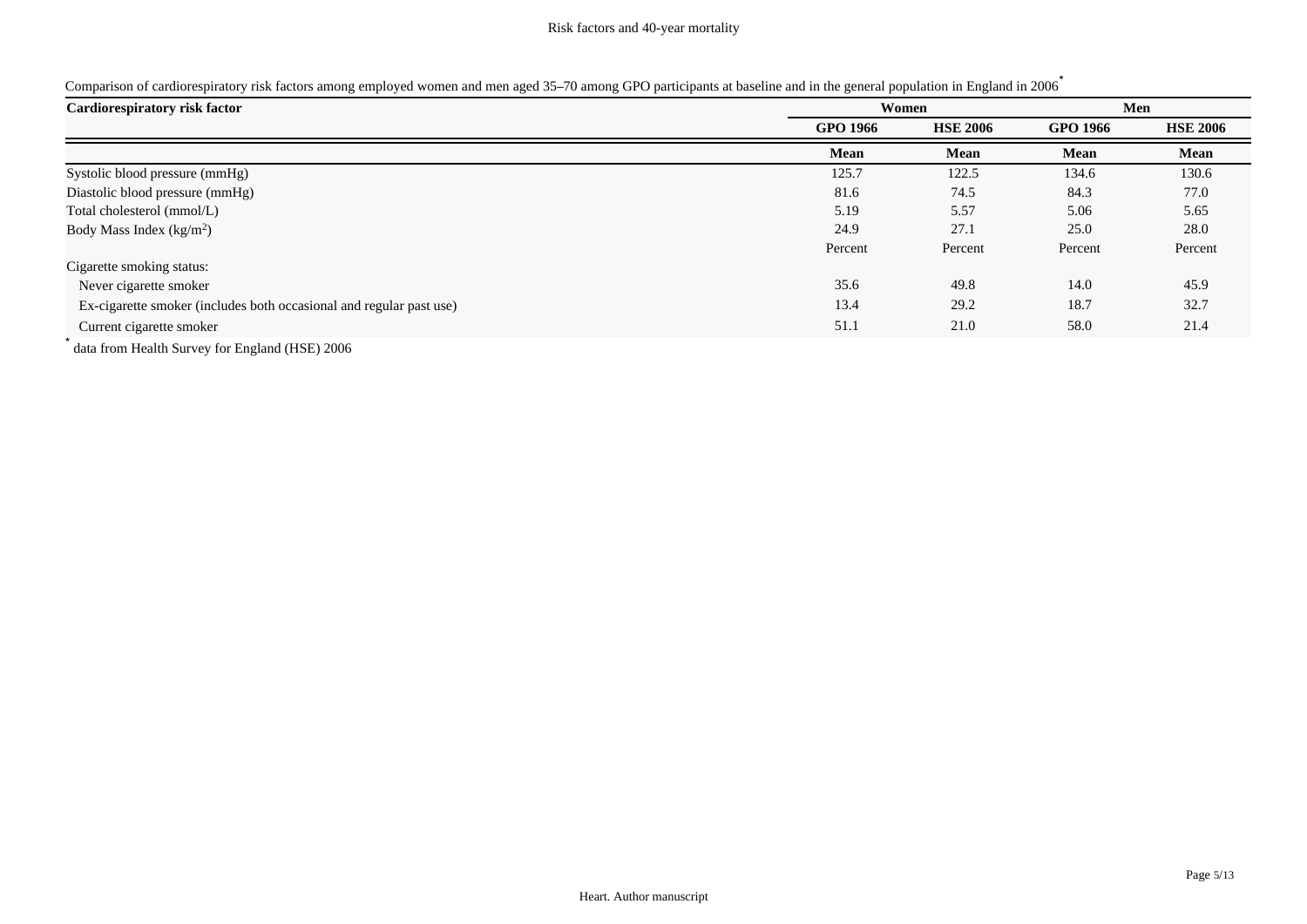Age-specific death rates for 1968–2005 show mortality rates for CHD in women and men aged 35 and over have plummeted since 1968.27 In the GPO study the two most important risk factors for CHD mortality were cholesterol and smoking in women, and blood pressure and glucose in men. Forty years later the most important risk factors for CHD are abdominal obesity, high blood pressure, and abnormal lipids,28 and INTERHEART has shown abnormal lipids and smoking to be the most important risk factors for initial acute myocardial infarction.29

## **Comparison with findings from historical cohorts**

Our findings are in line with those from other historical cohorts.1;8;10;30–37 Most historical studies have demonstrated major roles for blood pressure, cholesterol, BMI, lung function and smoking as predictors of cardiorespiratory mortality. However, weak associations between cholesterol and cardiovascular mortality in the GPO men replicate findings from the Renfrew and Paisley study,35 while the inverse association observed between cholesterol and cancer mortality, in common with the associations between underweight and death from cancer or respiratory disease, is likely to be due to reverse causality.38 As seen among men in the GPO study, 2-hour post-load blood glucose has been shown to be an important predictor of cardiovascular events.39 Stroke deaths were more common in GPO women while CHD deaths were more common in men. Blood pressure was the strongest predictor of stroke in both sexes, however, contrary to findings from Renfrew and Paisley cholesterol and obesity were associated with stroke mortality in women but no associations were observed between glucose,  $FEV_1$  or smoking and stroke in either sex.12;13

Associations between lung function and all-cause, CHD, respiratory disease and lung cancer mortality observed previously in both sexes were replicated among GPO men.40 However, in a study that examined lung function and CVD mortality in four cohorts of men, the strong association seen in the GPO men was only observed in one of the cohorts, although there was the indication of an association in the remaining studies.41 Among women in the GPO study poor lung function was associated only with all-cause and respiratory mortality. This finding is in strong contrast to that for smoking which was the strongest and most consistent predictor of mortality in women. The slower decline in smoking rates among women may partially explain the higher mortality hazards observed for women smokers compared to men in the GPO study. However, the absence of any association between smoking and stroke mortality probably reflects observations that the risk of stroke diminishes to that of non-smokers within 5 years of smoking cessation.42;43 Data on lung function and smoking habits collected 40 years ago cannot take account of subsequent smoking history which is likely to have a significant effect on lung function over time.

ECGs have been widely used in epidemiological research as a valid and reproducible diagnostic tool for assessing 'silent' heart disease. Although ECGs in the GPO study were not of the highest quality, recorded using limb leads only, the observation of strong associations with CVD and CHD mortality are in line with both historical and contemporary studies.44,45 In common with the present study associations between ECG ischaemia and CVD and CHD, as well as ischaemic heart disease, have been shown to be similar in both sexes. 44–46 As for ECG ischaemia, there was little evidence of sex differences in associations between the cardiorespiratory risk factors and mortality in the GPO study. This finding reflects those from previous studies that associations between the established coronary risk factors and CHD mortality are similar in both sexes, despite lower absolute death rates in women.11;33;35 Work by Prescott et al indicated that women may be more susceptible to the adverse effects of smoking than men, at least in relation to cardiorespiratory disease. 47 This observation seems to be endorsed in the present study and in the Nurses Health Study where smoking was the strongest predictor of all-cause, cardiovascular and cancer mortality over 24 years.37 However, attempts to replicate the findings of Prescott et al have been unsuccessful.48 The greater risk of CVD and stroke mortality among women ex-smokers in the GPO study suggests that these women may have quit subsequent to disease diagnosis. However, the absence of any association between smoking and respiratory mortality in women ex-smokers and between smoking and all-cause mortality in men ex-smokers emphasizes the benefits of quitting.

## **Study limitations**

Although the GPO study benefits from a high response rate no information is available for non-responders. Non-responders are more likely to have been less healthy than participants. The exclusion of non-responders may thus result in biased estimates of risk factor levels in the target population. An inevitable problem with historical data is the lack of detail and, with the benefit of hindsight, lack of key data such as cholesterol sub-fractions, echocardiography, and waist circumference. A further limitation is that standard protocols for the measurement of several of the common cardiovascular risk factors in the late 1960s were rudimentary. In the present study there is a clear issue with relying upon a single blood pressure reading as regression dilution bias, arising from risk assessments based on a single measurement, may result in underestimation of associations.49 For example, it has been shown that the mean of two measures of blood pressure, as well as the maximum and the baseline measure corrected for regression dilution bias, have a stronger relationship with stroke than a single measure.50 Reliance in the present study on self-reported data rather than carboxyhaemoglobin concentration for the assessment of smoking is also likely to have resulted in an underestimation of the associations between smoking and mortality.16

One drawback of the GPO study is that no data are available between the baseline questionnaire and death. This means that the study is limited to a single measure of each of the cardiorespiratory risk factors and so unable to take account of changes in risk factor status over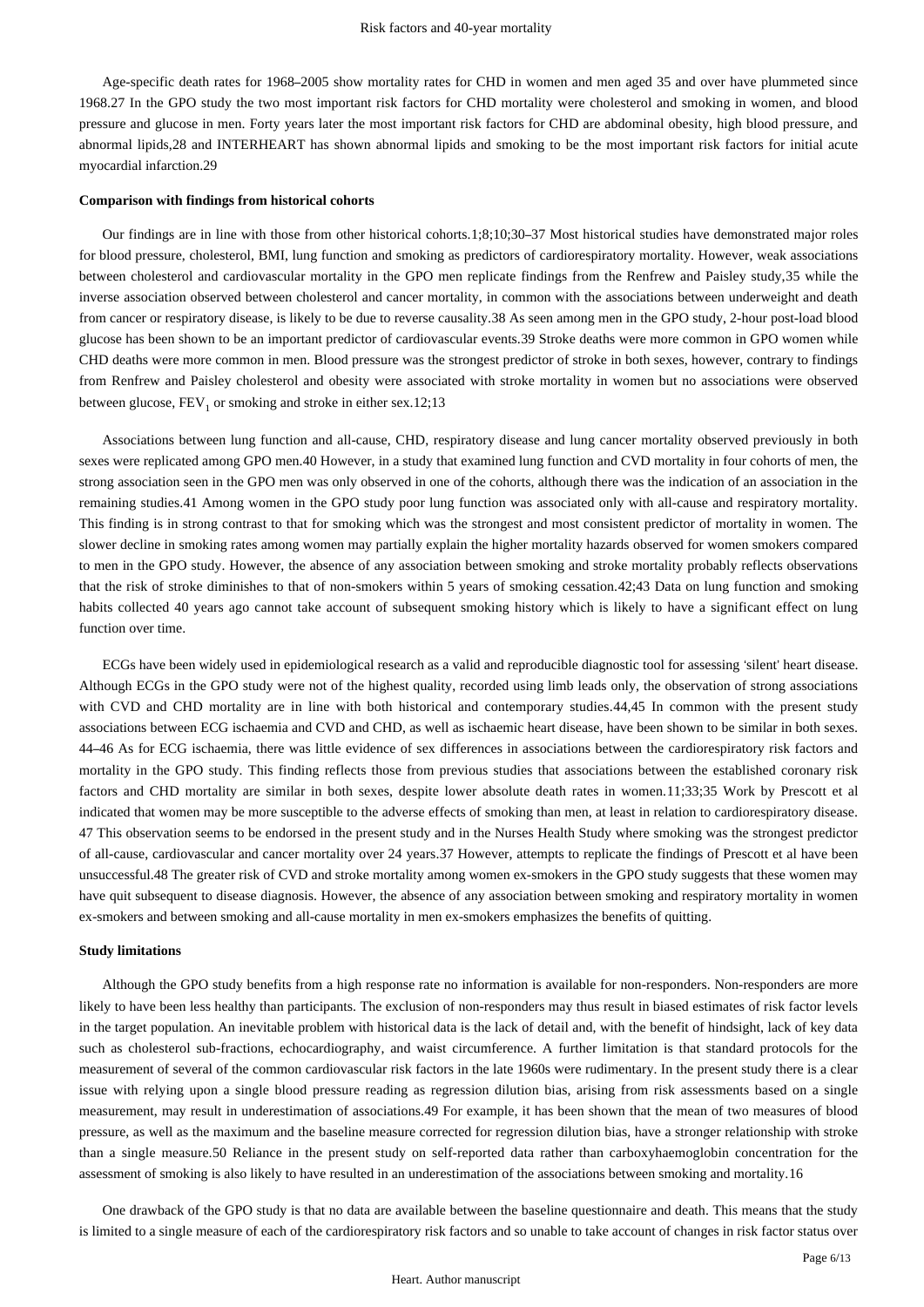time. For example, some GPO participants are likely to have enjoyed therapeutic gains from medications, such as statins and ACE inhibitors, introduced during the 1980s when the youngest were in their fifties. However, although the study has no data on these, adjustment for such treatment would have strengthened rather than attenuated the associations observed between blood pressure and mortality. As a precaution, we examined mortality to the end of 1997, a 30-year follow-up period, that included deaths occurring before the widespread use of statins.51 Associations between a one standard deviation increase in systolic blood pressure or total cholesterol and mortality were very close to those observed over the 40-year follow-up (data available on request).

A disadvantage that attends a study population recruited from one public sector employer is that the occupational range is more limited than in the general population. However, conversely, this homogeneity has the advantage for mortality analyses of reducing potential confounding due to occupational variation. In addition, cohorts of employees are open to healthy worker bias.52 This is also likely to result in an underestimation of both risk factor prevalence and mortality rates compared with the general population of the same age, as the latter will also include people who are unemployed and those economically inactive because of ill-health.

#### **Public Health Implications**

The original purpose of the GPO study was not only to assess the prevalence of heart disease, diabetes and bronchitis but to initiate research into their prevention. Participants judged to be at high risk of cardiorespiratory disease were given advice on giving up smoking and those with "borderline" diabetes or who were obese were given advice on dietary restriction via their doctor. We have no idea how many of the GPO participants acted on the advice they were given, but findings from the EUROASPIRE study show that, even in patients who have survived a myocardial infarction, risk factor modification is not easy.53 Our findings from the GPO study show that 40-years on the public health impact of these risk factors remains considerable. Furthermore, the graded associations between level of exposure and mortality observed for many of the risk factors in both sexes strengthen the call for population approaches to the problems of hypertension, high cholesterol and smoking.54

## **Ackowledgements:**

## **FUNDING**

The GPO study was supported by a grant to Donald Reid. The diabetes component of the study was funded by a grant to Harry Keen from the Chief Scientist Fund, Department of Health. J.E.F. is supported by the MRC (Grant number G8802774), M.J.S. by a grant from the British Heart Foundation and Mika Kivimaki by the Academy of Finland (Grant number 117604, 124332).

We thank all the GPO employees who participated in the study; the Post Office management; the Post Office Trade Unions; the Treasury Medical Service; the researchers - John Colley, Patrick Hamilton, Nan Keen, Harry Keen, Donald Reid, and Geoffrey Rose - who designed, set up and worked on the GPO study; Pete Shiarly for constructing the study database; Dave Leon for access to the original study records; and Walter Holland and Barbara Hunt who helped us track down people and information.

## **Footnotes:**

The authors have no relevant financial interest in this article.

# **LICENCE**

The Corresponding Author has the right to grant on behalf of all authors and does grant on behalf of all authors, an exclusive license (or non exclusive for government employees) on a worldwide basis to the BMJ Publishing Group Ltd and its Licensees to permit this article (if accepted) to be published in HEART editions and any other BMJPGL products to exploit all subsidiary rights.

# **CONFLICT OF INTEREST:** None.

## **Abbreviations**

BMI: body mass index CHD: coronary heart disease CVD: cardiovascular disease, forced expiratory volume in 1 second (FEV<sub>1</sub>) GPO: General Post Office ICD: International Classification of Disease HR: hazard ratio HSE: Health Survey for England NHS: National Health Services SD: standard deviation

## **References:**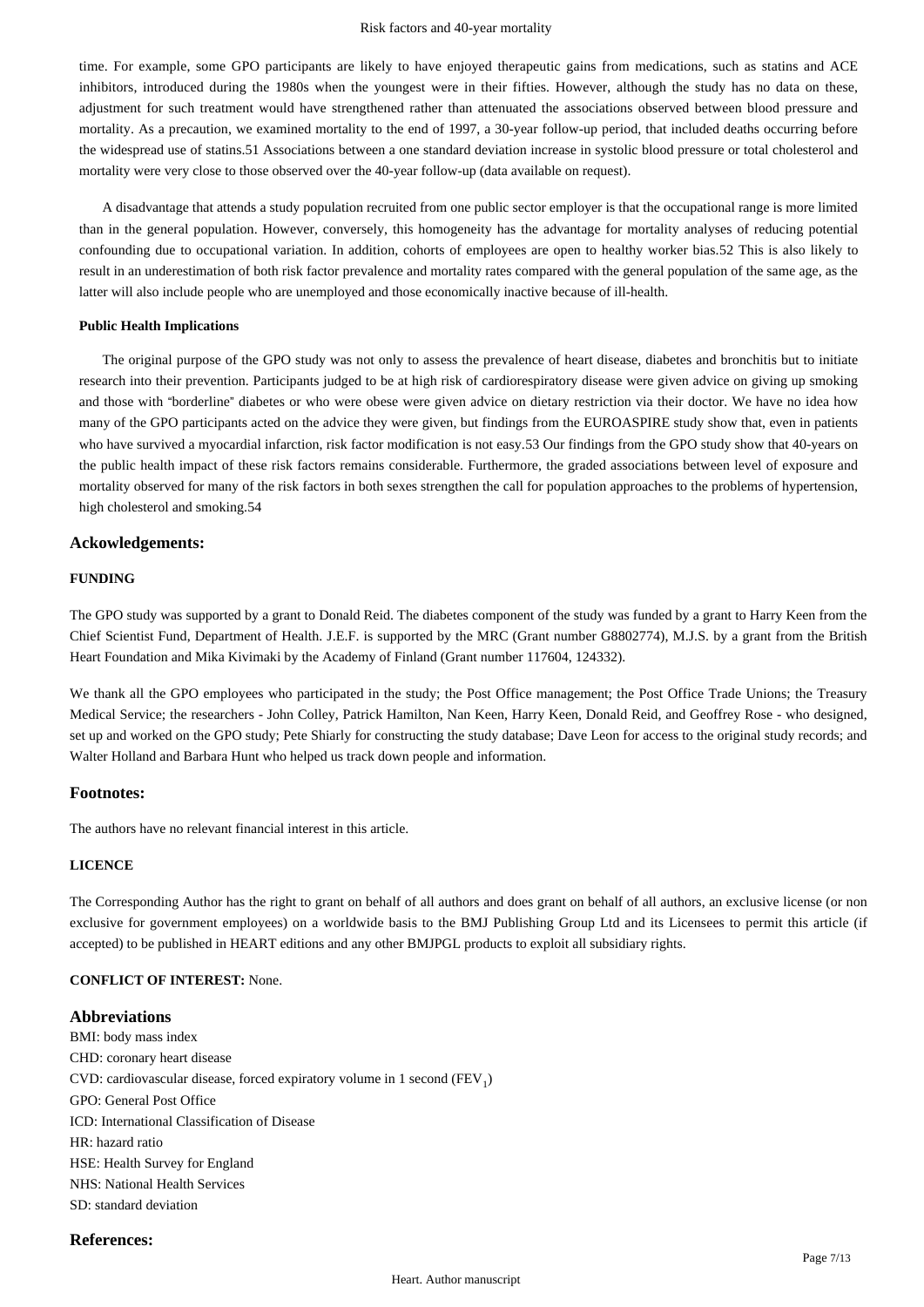- 1. Reid DD , Brett GZ , Hamilton PJS , Jarrett RJ , Keen H , Rose G Cardiorespiratory disease and diabetes among middle-aged male civil servants. Lancet. 1974; i: 469- 473
- 2. Shekelle RB , MacMillan Shryock A , Paul O , Lepper M , Stamler J , Liu S Diet, serum cholesterol, and death from coronary heart disease: the Western Electric study. N Engl J Med. 1981; 304: 65- 70
- 3. Cutler JA , Neaton JD , Hulley SB , Kuller L , Oglesby P , Stamler J Coronary heart disease and all-causes mortality in the Multiple Risk Factor Intervention Trial: Subgroup findings and comparisons with other trials. Prev Med. 1985; 14: 293- 311
- 4. Menotti A , Keys A , Aravanis C , Blackburn H , Dontas A , Fidanza F Seven countries study. First 20-year mortality data in 12 cohorts of six countries. Ann Med. 1989;  $21 \cdot 175 - 179$
- 5. Tomas-Abadal L , Varas-Lorenzo C , Bernades-Bernat E , Balaguer-Vintro I Coronary risk factors and a 20-year incidence of coronary heart disease and mortality in a Mediterranean industrial population. The Manresa Study, Spain. Eur Heart J. 1994; 15: 1028- 1036
- 6. Pitsavos C , Panagiotakos DB , Menotti A , Chrysohoou C , Skoumas J , Stefanadis C Forty-year follow-up of coronary heart disease mortality and its predictors: the Corfu cohort of the seven countries study. Prev Cardiol. 2003; 6: 155- 160
- 7. Cupples LA , Yang Q , Demissie S , Copenhafer D , Levy D Description of the Framingham Heart Study data for Genetic Analysis Workshop 13. BMC Genet. 2003; 4 : ( Suppl 1) S2-
- 8. Stamler J , Dyer AR , Shekelle RB , Neaton J , Stamler R Relationship of baseline major risk factors to coronary and all-cause mortality, and to longevity: findings from long-term follow-up of Chicago cohorts. Cardiology. 1993; 82: 191- 222
- 9. Lowe LP , Greenland P , Ruth KJ , Dyer AR , Stamler R , Stamler J Impact of major cardiovascular disease risk factors, particularly in combination, on 22-year mortality in women and men. Arch Intern Med. 1998; 158: 2007- 2014
- 10. Hart CL , MacKinnon PL , Watt GC , Upton MN , McConnachie A , Hole DJ The Midspan studies. Int J Epidemiol. 2005; 34: 28- 34
- 11. Isles CG , Hole DJ , Hawthorne VM , Lever AF Relation between coronary risk and coronary mortality in women of the Renfrew and Paisley survey: comparison with men. Lancet. 1992; 339: 702- 706
- 12. Hart CL , Hole DJ , Davey Smith G Comparison of risk factors for stroke incidence and stroke mortality in 20 years of follow-up in men and women in the Renfrew/Paisley Study in Scotland. Stroke. 2000; 31: 1893- 1896
- 13. Hart CL , Hole DJ , Davey Smith G Risk factors and 20-year stroke mortality in men and women in the Renfrew/Paisley study in Scotland. Stroke. 1999; 30: 1999- 2007
- 14. Murphy NF , Stewart S , Hart CL , MacIntyre K , Hole D , McMurray JJ A population study of the long-term consequences of Rose angina: 20-year follow-up of the Renfrew-Paisley study. Heart. 2006; 92: 1739- 1746
- 15. Whiteley L , Padmanabhan S , Hole D , Isles C Should diabetes be considered a coronary heart disease risk equivalent?: results from 25 years of follow-up in the Renfrew and Paisley survey. Diabetes Care. 2005; 28: 1588- 1593
- 16. Hart CL , Davey Smith G , Hole DJ , Hawthorne VM Carboxyhaemoglobin concentration, smoking habit, and mortality in 25 years in the Renfrew/Paisley prospective cohort study. Heart. 2006; 92: 321- 324
- 17. Reid DD , Hamilton PJS , McCartney P , Rose G Smoking and other risk factors for coronary heart disease in British civil servants. Lancet. 1976; ii: 979- 984
- 18. Ferrie JE , Shipley MJ , Breeze E , Davey Smith G Socioeconomic gradients in cardiorespiratory disease and diabetes in the 1960s: Baseline findings from the GPO study. Public Health. 2006; 120: 685- 695
- 19. Daunton MJ Royal Mail: The Post Office since 1840. London The Athlone Press; 1985;
- 20. Rose G Standardisation of observers in blood pressure measurement. Lancet. 1965; i: 673- 674
- 21. Rose GA , Holland WW , Crowley EA A sphygmomanometer for epidemiologists. Lancet. 1964; 13: 296- 300
- 22. Reid DD , Holland WW , Humerfelt S , Rose G A cardiovascular survey of British postal workers. Lancet. 1966; i: 614- 618
- 23. Blackburn H , Keys A , Simonson E , Rautaharju P , Punsar S The electrocardiogram in population studies. A classification system. Circulation. 1960; 21: 1160- 1175
- 24. Durrleman S , Simon R Flexible regression models with cubic splines. Stat Med. 1989; 8: 551- 561
- 25. Health Survey for England 2006. London Information Centre; 2008;
- 26. McCarron P , Okasha M , McEwen J , Davey Smith G Changes in blood pressure among students attending Glasgow University between 1948 and 1968: analyses of cross sectional surveys. Br Med J. 2001; 322: 885- 889
- 27. Allender S , Peto V , Scarborough P , Boxer A , Rayner M Coronary Heart Disease Statistics 2007. 15 London BHF; 2007;
- 28. Allender S , Scarborough P , Peto V , Rayner M , Leal J , Luengo-Ferndez R European Cardiovascular Disease Statistics 2008 edition. 3 Oxford European Heat Network; 2008;
- 29. Yusuf S , Hawken S , Ounpuu S , Dans T , Avezum A , Lanas F Effect of potentially modifiable risk factors associated with myocardial infarction in 52 countries(the INTERHEART study): case-control study. Lancet. 2004; 364: 937- 952
- 30. Doll R , Peto R Mortality in relation to smoking: 20 years' observations on male British doctors. Br Med J. 1976; 2: 1525- 1536
- 31. Kannel WB , Neaton JD , Wentworth D , Thomas HE , Stamler J , Hulley SB Overall and coronary heart disease mortality rates in relation to major risk factors in 325,348 men screened for the MRFIT. Multiple Risk Factor Intervention Trial. Am Heart J. 1986; 112: 825- 836
- 32. Anderson KM , Castelli WP , Levy D Cholesterol and mortality: 30 years follow-up from the Framingham study. J A M A. 1987; 257: 2176- 2180
- 33. Eaker ED , Packard B , Thom TJ Epidemiology and risk factors for coronary heart disease in women. Cardiovasc Clin. 1989; 19: 129- 145
- 34. Pekkanen J , Tervahauta M , Nissinen A , Karvonen MJ Does the predictive value of baseline coronary risk factors change over a 30-year follow-up?. Cardiology. 1993; 82: 181- 190
- 35. Watt GC , Hart CL , Hole DJ , Davey Smith G , Gillis CR , Hawthorne VM Risk factors for cardiorespiratory and all cause mortality in men and women in urban Scotland: 15 year follow up. Scott Med J. 1995; 40: 108- 112
- 36. Menotti A , Kromhout D , Blackburn H , Jacobs D , Lanti M Forty-year mortality from cardiovascular diseases and all causes of death in the US Railroad cohort of the Seven Countries Study. Eur J Epidemiol. 2004; 19: 417- 424
- 37. van Dam RM , Li T , Spiegelman D , Franco OH , Hu FB Combined impact of lifestyle factors on mortality: prospective cohort study in US women. Br Med J. 2008; 337: a1440-
- 38. Lawlor DA , Hart CL , Hole DJ , Davey Smith G Reverse causality and confounding and the associations of overweight and obesity with mortality. Obesity. 2006; 14: 2294- 2304
- 39. Gao W , Qiao Q , Tuomilehto J Post-challenge hyperglycaemia rather than fasting hyperglycaemia is an independent risk factor of cardiovascular disease events. Clin Lab. 2004; 50: 609- 615
- 40. Hole DJ , Watt GC , Davey Smith G , Hart CL , Gillis CR , Hawthorne VM Impaired lung function and mortality risk in men and women: findings from the Renfrew and Paisley prospective population study. Br Med J. 1996; 313: 711- 715
- 41. Ebi-Kryston KL , Hawthorne VM , Rose G , Shipley MJ , Gillis CR , Hole DJ Breathlessness, chronic bronchitis and reduced pulmonary function as predictors of cardiovascular disease mortality among men in England, Scotland and the United States. Int J Epidemiol. 1989; 18: 84- 88
- 42. Tverdal A , Thelle D , Stensvold I , Leren P , Bjartveit K Mortality in relation to smoking history: 13 years' follow-up of 68,000 Norwegian men and women 35–49 years. J Clin Epidemiol. 1993; 46: 475- 487
- 43. Wannamethee SG , Shaper AG , Whincup PH , Walker M Smoking cessation and the risk of stroke in middle-aged men. JAMA. 1995; 274: 155- 160
- 44. De Bacquer D , De Backer G , Kornitzer M , Blackburn H Prognostic value of ECG findings for total, cardiovascular disease, and coronary heart disease death in men and women. Heart. 1998; 80: 570- 577
- 45. Greenland P , Xie X , Liu K , Colangelo L , Liao Y , Daviglus ML Impact of minor electrocardiographic ST-segment and/or T-wave abnormalities on cardiovascular mortality during long-term follow-up. Am J Cardiol. 2003; 91: 1068- 1074
- 46. Hart CL , Watt GC , Davey Smith G , Gillis CR , Hawthorne VM Pre-existing ischaemic heart disease and ischaemic heart disease mortality in women compared with men . Int J Epidemiol. 1997; 26: 508- 515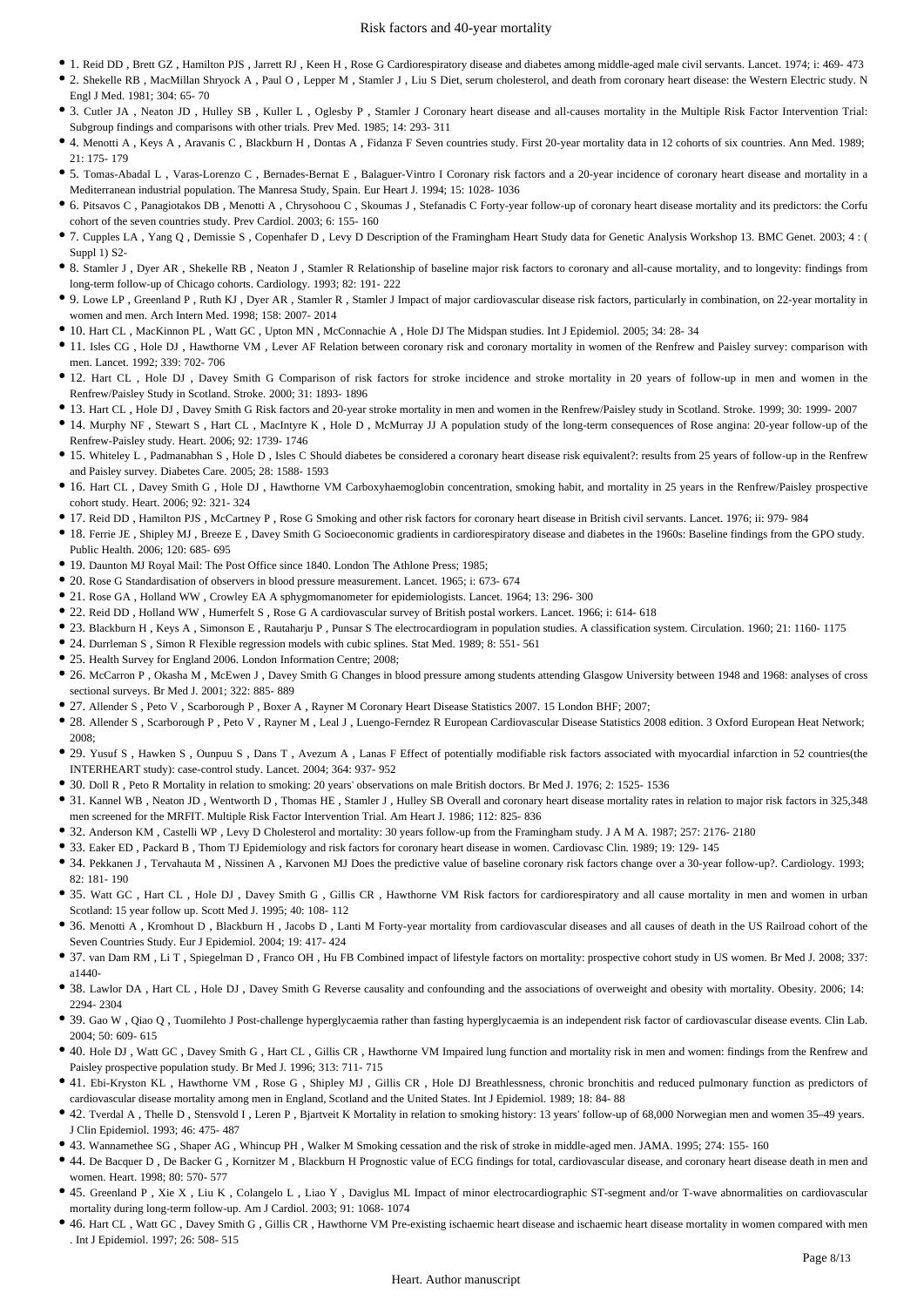- 47. Prescott E , Osler M , Andersen PK , Hein HO , Borch-Johnsen K , Lange P Mortality in women and men in relation to smoking. Int J Epidemiol. 1998; 27: 27- 32
- 48. Marang-van de Mheen PJ , Davey Smith G , Hart CL , Hole DJ Are women more sensitive to smoking than men? Findings from the Renfrew and Paisley study. Int J Epidemiol. 2001; 30: 787- 792
- 49. MacMahon S , Peto R , Cutler J , Collins R , Sorlie P , Neaton J Blood pressure, stroke and coronary heart disease. Part 1, prolonged differences in blood pressure: prospective observational studies corrected for the regression dilution bias. Lancet. 1990; 335: 765- 774
- 50. Hart CL , Hole DJ , Davey Smith G Are two really better than one? Empirical examination of repeat blood pressure measurements and stroke risk in the Renfrew/Paisley and collaborative studies. Stroke. 2001; 32: 2697- 2699
- 51. Reid FD , Cook DG , Whincup PH Use of statins in the secondary prevention of coronary heart disease: is treatment equitable?. Heart. 2002; 88: 15- 19
- 52. Carpenter L Some observations on the healthy worker effect. Br J Ind Med. 1987; 44: 289- 291
- 53. EUROASPIRE A European Society of Cardiology survey of secondary prevention of coronary heart disease: principal results. EUROASPIRE Study Group. European Action on Secondary Prevention through Intervention to Reduce Events. Eur Heart J. 1997; 18: 1569- 1582
- 54. Unal B , Critchley JA , Capewell S Modelling the decline in coronary heart disease deaths in England and Wales, 1981–2000: comparing contributions from primary prevention and secondary prevention. British Medical Journal. 2005; 331: 614-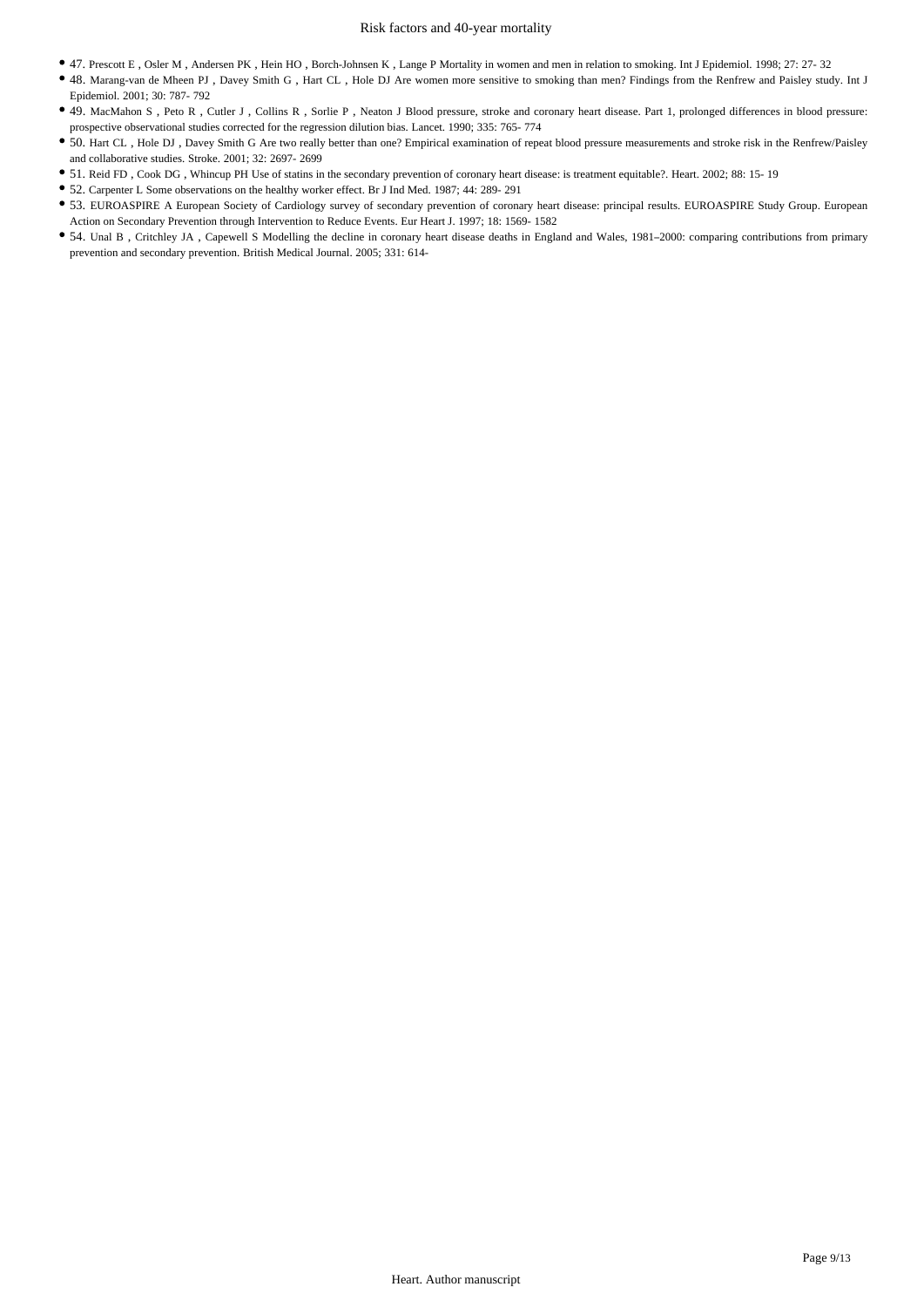Distribution of cardiorespiratory risk factors among women and men

|                                    |        | Women                      |        | Men                        |                        |
|------------------------------------|--------|----------------------------|--------|----------------------------|------------------------|
| Cardiorespiratory risk factor      | N      | Mean (SD)                  | N      | Mean (SD)                  | p-value for difference |
| Age (years)                        | 644    | 46.6(7.0)                  | 1272   | 48.0(8.2)                  | < 0.001                |
| Systolic blood pressure (mmHg)     | 643    | 126.5(20.4)                | 1269   | 134.2 (21.4)               | < 0.001                |
| Diastolic blood pressure (mmHg)    | 642    | 81.7 (14.9)                | 1267   | 84.2 (14.4)                | 0.01                   |
| Total cholesterol (mmol/L)         | 553    | 5.20(1.14)                 | 930    | 5.05(1.16)                 | < 0.001                |
| 2-hr glucose <sup>†</sup> (mmol/L) | 622    | 4.08(0.68)                 | 1233   | 4.32(0.87)                 | < 0.001                |
| Body Mass Index $(kg/m2)$          | 644    | 24.93 (4.03)               | 1271   | 24.97 (3.22)               | 0.79                   |
| $FEV1$ (L)                         | 634    | 2.14(0.50)                 | 1225   | 3.07(0.76)                 | < 0.001                |
|                                    |        | Percent                    |        | Percent                    |                        |
| Smoking status:                    |        |                            |        |                            |                        |
| Never smoker                       | 229    | 35.4                       | 178    | 14.2                       | < 0.001                |
| Ex-smoker                          | 86     | 13.9                       | 238    | 18.5                       | 0.008                  |
| Pipe and cigar (men only)          | n/a    | n/a                        | 118    | 9.3                        |                        |
| Current cigarette smoker           | 329    | 50.8                       | 738    | 57.9                       | 0.005                  |
| ECG ischaemia                      | 584    | 2.4                        | 1149   | 3.8                        | 0.11                   |
| <b>Mortality Outcomes</b>          | Deaths | (% of all cause mortality) | Deaths | (% of all cause mortality) |                        |
| All cause mortality                | 348    | (100.0)                    | 871    | (100.0)                    |                        |
| <b>CVD</b> mortality               | 152    | (43.7)                     | 434    | (49.8)                     | 0.06                   |
| CHD mortality                      | 75     | (21.6)                     | 281    | (32.3)                     | < 0.001                |
| Stroke mortality                   | 46     | (13.2)                     | 74     | (8.5)                      | 0.02                   |
| Cancer mortality                   | 100    | (28.7)                     | 224    | (25.7)                     | 0.31                   |
| Lung cancer                        | 13     | (3.7)                      | 62     | (7.1)                      | 0.04                   |
| Respiratory mortality              | 45     | (12.9)                     | 114    | (13.1)                     | 0.98                   |
| Other deaths                       | 51     | (14.7)                     | 99     | (11.4)                     | 0.14                   |

\* All proportions and means (apart from age) are adjusted for age. Standard deviations shown are of the unadjusted distributions

† 2-hr glucose adjusted for time since glucose load (see statistical methods)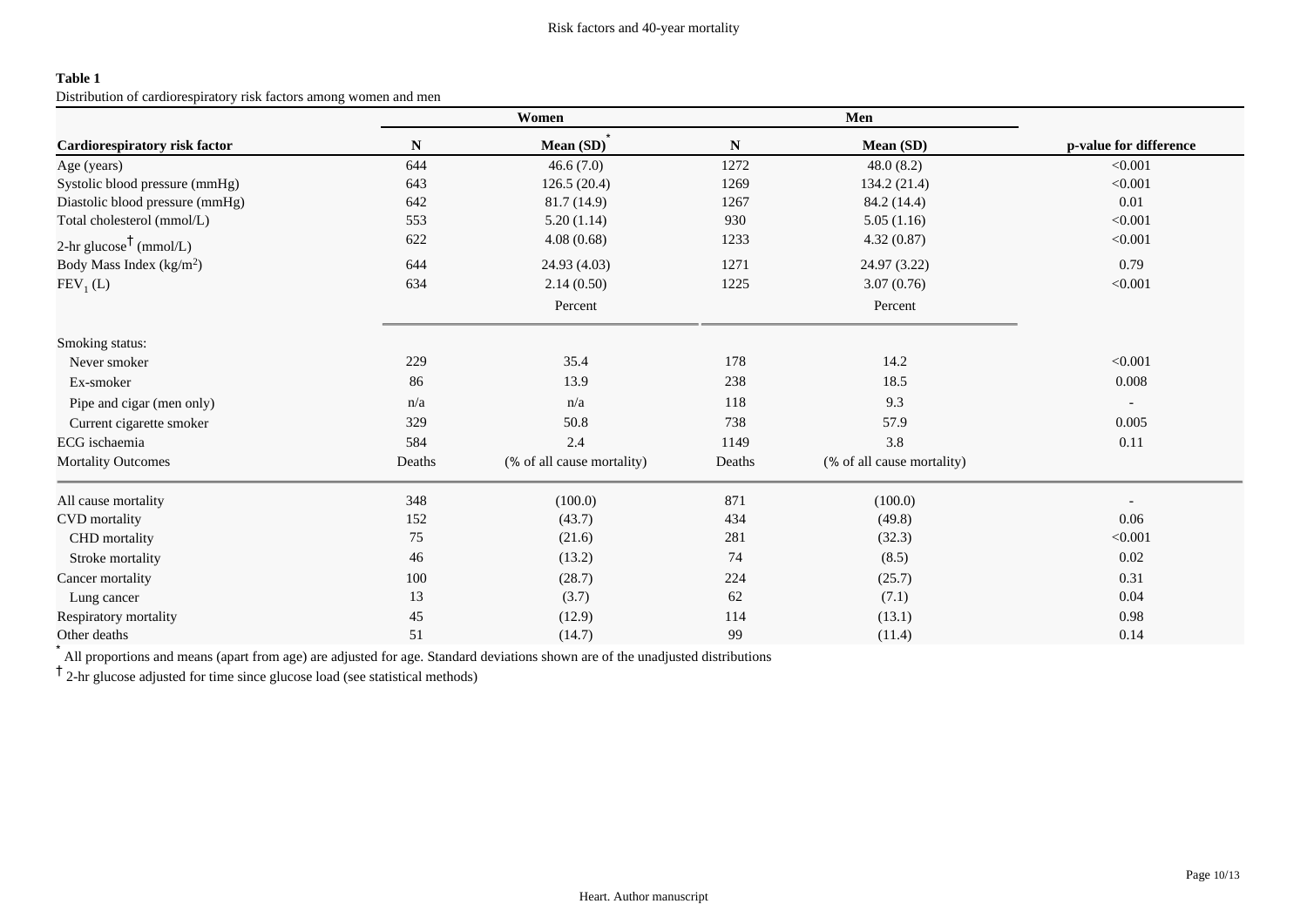Standardized hazard ratios for mortality associated with a one standard deviation increase in systolic blood pressure, total cholesterol and 2-hour glucose

|                       | Systolic blood pressure                                    |                                                    |                             |  |
|-----------------------|------------------------------------------------------------|----------------------------------------------------|-----------------------------|--|
|                       | $HR^{\text{T}}$ (95% CI), p-value                          | $HR$ (95% CI), p-value                             |                             |  |
|                       | <b>WOMEN</b>                                               | <b>MEN</b>                                         | p-value for sex interaction |  |
| All cause mortality   | $1.25(1.13-1.39), <0.001$                                  | $1.18(1.10-1.27), <0.001$                          | 0.57                        |  |
| <b>CVD</b> mortality  | $1.45(1.25-1.68), <0.001$                                  | $1.38(1.26-1.51), <0.001$                          | 0.97                        |  |
| CHD mortality         | $1.09(0.86 - 1.38), 0.47$                                  | $1.34(1.20-1.51), <0.001$                          | 0.06                        |  |
| Stroke mortality      | $2.17(1.70-2.75), <0.001$                                  | $1.69$ (1.37-2.09), <0.001                         | 0.18                        |  |
| Cancer mortality      | $1.03(0.84 - 1.26), 0.80$                                  | $0.98(0.85 - 1.14), 0.80$                          | 0.67                        |  |
| Respiratory mortality | $1.05(0.77-1.43), 0.77$                                    | $1.02(0.83 - 1.26), 0.83$                          | 0.97                        |  |
|                       |                                                            | <b>Total Cholesterol</b>                           | p-value for sex interaction |  |
|                       | $\operatorname{HR}^{**}$ (95% CI), p-value<br><b>WOMEN</b> | $HR$ <sup>**</sup> (95% CI), p-value<br><b>MEN</b> |                             |  |
| All cause mortality   | $1.22$ (1.08–1.37), <0.001                                 | $0.98(0.91 - 1.06), 0.68$                          | 0.007                       |  |
| <b>CVD</b> mortality  | $1.39(1.16-1.66), 0.001$                                   | $1.09(0.98 - 1.21), 0.11$                          | 0.05                        |  |
| CHD mortality         | $1.40(1.09-1.80), 0.008$                                   | $1.10(0.96-1.25), 0.17$                            | 0.14                        |  |
| Stroke mortality      | $1.53(1.11-2.11), 0.01$                                    | $1.15(0.89-1.49), 0.28$                            | 0.21                        |  |
| Cancer mortality      | $1.10(0.88 - 1.37), 0.41$                                  | $0.86(0.74 - 0.99), 0.04$                          | 0.06                        |  |
| Respiratory mortality | $1.20(0.83 - 1.73), 0.34$                                  | $0.91(0.75 - 1.10), 0.33$                          | 0.25                        |  |
|                       | 2-hour glucose <sup><math>\uparrow</math></sup>            |                                                    | p-value for sex interaction |  |
|                       | HR <sup>***</sup> (95% CI), p-value                        | $HR$ <sup>"</sup> (95% CI), p-value                |                             |  |
|                       | <b>WOMEN</b>                                               | <b>MEN</b>                                         |                             |  |
| All cause mortality   | $1.06(0.96 - 1.17), 0.25$                                  | $1.15(1.07-1.23), <0.001$                          | 0.17                        |  |
| <b>CVD</b> mortality  | $1.10(0.95 - 1.27), 0.20$                                  | 1.21 $(1.10-1.33)$ , <0.001                        | 0.23                        |  |
| CHD mortality         | $1.05(0.85-1.30), 0.66$                                    | $1.25(1.12-1.40), <0.001$                          | 0.12                        |  |
| Stroke mortality      | $1.25(0.97-1.61), 0.08$                                    | $1.06(0.83 - 1.35), 0.65$                          | 0.38                        |  |
| Cancer mortality      | $1.03(0.86 - 1.25), 0.73$                                  | $1.11(0.97-1.27), 0.13$                            | 0.94                        |  |
| Respiratory mortality | $1.11(0.85-1.45), 0.46$                                    | $1.21(1.00-1.47), 0.05$                            | 0.55                        |  |

\* Hazard ratio associated with a 1 SD increase in Systolic BP (20.4 mmHg women; 21.4 mmHg men)

\*\* Hazard ratio associated with a 1 SD increase in cholesterol (1.14 mm/L women; 1.16 mm/L men)

\*\*\* Hazard ratio associated with a 1 SD increase in 2-hour glucose (0.68 mm/L women; 0.87 mm/L men)

† 2-hr glucose adjusted for time since glucose load (see statistical methods)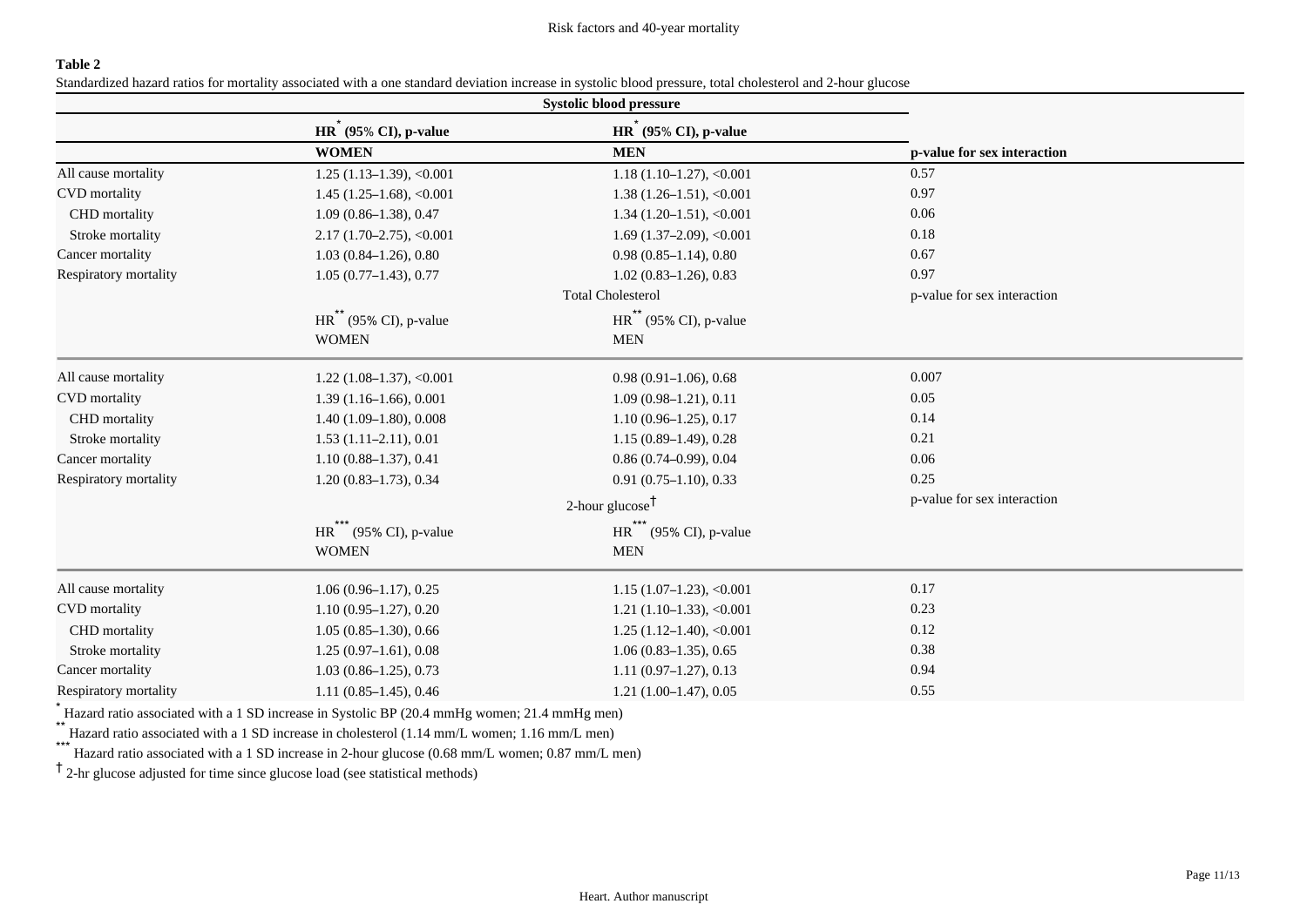Hazard ratios for mortality associated with categories of body mass index

|                       |                                                 | HR(95% CI), p-value        | $HR^{\hat{}}$ (95% CI), p-value |                             |
|-----------------------|-------------------------------------------------|----------------------------|---------------------------------|-----------------------------|
|                       | Body Mass Index categories (kg/m <sup>2</sup> ) | <b>WOMEN</b>               | <b>MEN</b>                      | p-value for sex interaction |
| All cause mortality   | <18.5                                           | $1.78(0.91 - 3.49), 0.09$  | 1.72 (0.99-2.99), 0.06          | 0.83                        |
|                       | $18.5 - 24.9$                                   | 1.0                        | 1.0                             |                             |
|                       | $25.0 - 29.9$                                   | $0.84$ (0.66-1.06), 0.14   | $0.97(0.84 - 1.11), 0.65$       | 0.20                        |
|                       | $\geq 30.0$                                     | $1.53(1.11-2.12), 0.01$    | $1.22(0.92 - 1.61), 0.17$       | 0.41                        |
| <b>CVD</b> mortality  | <18.5                                           | $0.97(0.24 - 3.95), 0.09$  | $0.26(0.04-1.86), 0.18$         | 0.34                        |
|                       | $18.5 - 24.9$                                   | 1.0                        | 1.0                             |                             |
|                       | $25.0 - 29.9$                                   | $0.91(0.64-1.31), 0.63$    | $1.02(0.84-1.25), 0.82$         | 0.58                        |
|                       | $\geq 30.0$                                     | $2.23$ (1.42-3.49), <0.001 | $1.32(0.90-1.94), 0.16$         | 0.15                        |
| CHD mortality         | <18.5                                           | $0.0\,$                    | $0.40(0.06-2.86), 0.36$         | 0.97                        |
|                       | $18.5 - 24.9$                                   | 1.0                        | 1.0                             |                             |
|                       | $25.0 - 29.9$                                   | $1.13(0.69-1.86), 0.63$    | $1.07(0.83 - 1.37), 0.61$       | 0.94                        |
|                       | $\geq 30.0$                                     | $1.90(0.97-3.74), 0.06$    | $1.59(1.02 - 2.49), 0.04$       | 0.85                        |
| Stroke mortality      | <18.5                                           | $0.0\,$                    | $0.0\,$                         |                             |
|                       | $18.5 - 24.9$                                   | 1.0                        | 1.0                             |                             |
|                       | $25.0 - 29.9$                                   | $0.72(0.36-1.42), 0.34$    | $0.97(0.60-1.55), 0.90$         | 0.53                        |
|                       | $\geq 30.0$                                     | $2.42(1.12 - 5.24), 0.02$  | $1.02(0.36-2.88), 0.97$         | 0.21                        |
| Cancer mortality      | <18.5                                           | $2.60(0.94 - 7.19), 0.07$  | $3.05(1.33 - 6.96), 0.008$      | 0.72                        |
|                       | $18.5 - 24.9$                                   | 1.0                        | $1.0\,$                         |                             |
|                       | $25.0 - 29.9$                                   | $0.72(0.45 - 1.14), 0.15$  | $0.93(0.71 - 1.23), 0.62$       | 0.24                        |
|                       | $\geq 30.0$                                     | $1.19(0.64 - 2.22), 0.58$  | $1.18(0.67-2.06), 0.57$         | 0.99                        |
| Respiratory mortality | <18.5                                           | $7.14(0.86 - 58.9), 0.07$  | $5.16(1.84-14.5), 0.002$        | 0.40                        |
|                       | $18.5 - 24.9$                                   | 1.0                        | 1.0                             |                             |
|                       | $25.0 - 29.9$                                   | $0.67(0.17-2.60), 0.56$    | $1.12(0.76-1.64), 0.57$         | 0.32                        |
|                       | $\geq 30.0$                                     | $1.74(0.36 - 8.38), 0.49$  | $0.71(0.25-1.97), 0.51$         | 0.59                        |
|                       |                                                 |                            |                                 |                             |

\* p-values are for separate BMI categories in order to assess sex interactions in underweight, overweight and obese participants separately